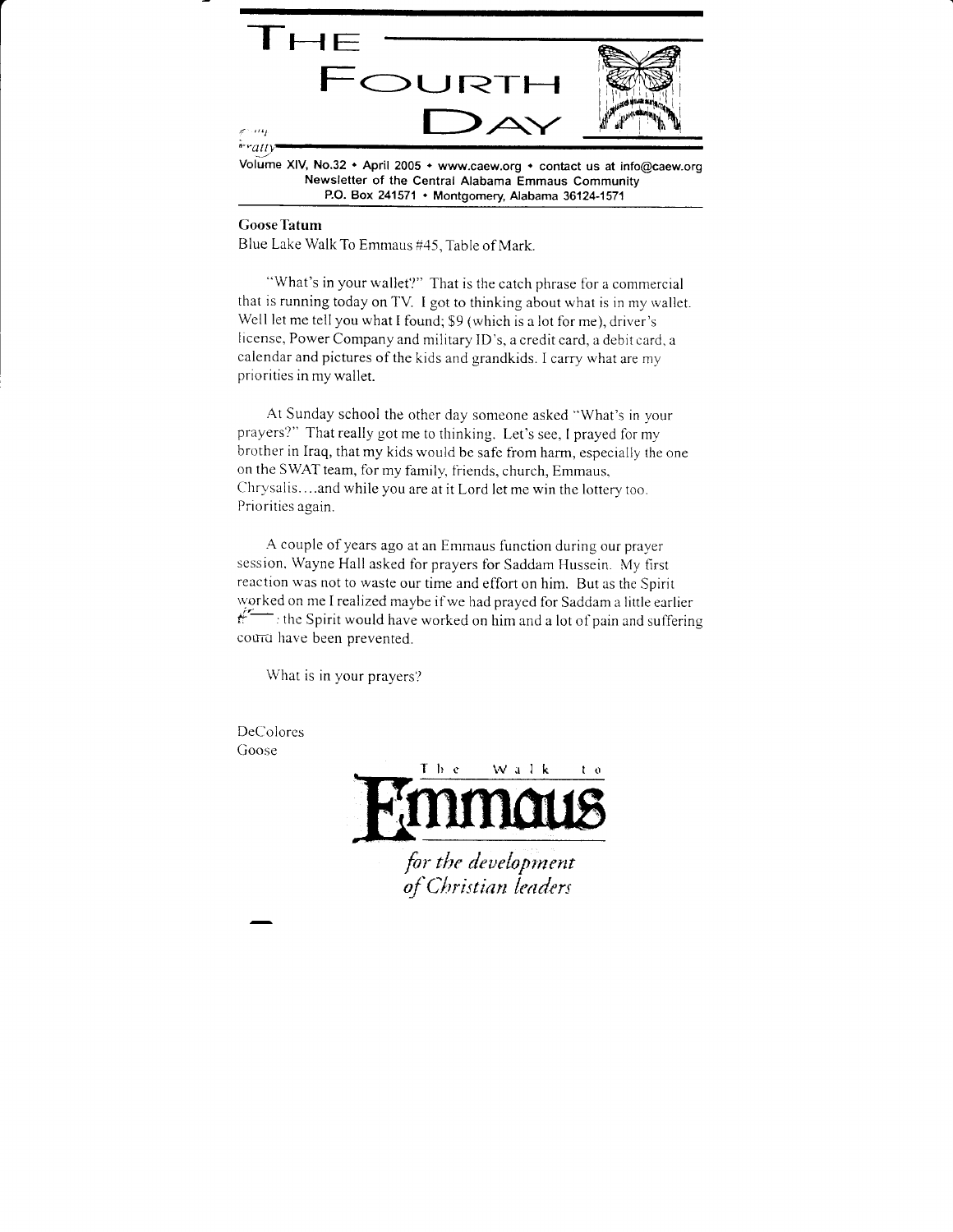#### Walk #77 Scripture Verse

"I heard the voice of the Lord saying, "Whom shall I send? And who will go for us?" And I said, "Here am I. Send me!"



Sponsor

#### Isaiah 6:8

## **Candidates for Walk #77**

#### **Invited Pilgrims**

Jessica Baxley Vicki Beach Martha Beam Brenda Bicknell Margaret Bills Brenda Burson Gema Dempsey Carmon Ennis Lynne Furlow Margo Gibson Karen Golson Vicki Gould Carla Guthrie Betsy Hall Penny Harris Shannon Hunt Mary Jones Harriette Jones Angela Locklier Christy Meadows Amy Messer Tish Mills Mary Mitchell Pat Moorehouse Darlene Myrick Kathy Nichols Rachel Rainer Jo Robertson Dale Rogers Morgan Schafer Mary Terry Heather Tucker Jackie Vaughn Robin White Barnette Worpell Vila Wright

Church Hope Hull UMC Ocmulgee Baptist Union UMC

Barrett Rd. UMC First Methodist Church, Dadeville St.James UMC Providence Baptist Church, Opelika Auburn UMC Clanton 1st United Methodist Elmore UMC Trinity UMC, Opelika Park Road UMC, Troy

Frazer Memorial Umc, Montgomery Perry Hill UMC Claud Independent Methodist, Eclectic First Baptist, Selma Gateway Baptist, Montgomery Sixth St. Baptist Church Alpine Baptist Church Trinity UMC Aldersgate UMC St. James Methodist Frazer Memorial UMC, Montgomery Westwood Baptist, Selma Trinity UMC, Opelika Frazer Memorial Methodist, Montgomery Trinity UMC, Opelika Aldersgate UMC Happy Valley Baptist Church, Lanett Valley Grande Baptist Greater New Life Church, Tuskeegee Auburn United Methodist Clanton 1st United Methodist Frazer United Methodist

Penny Colin Carol Harris Larry Bennett **Buck Starr** Bob Ryan Angie White Brenda Englebert Shelly Munger Darlene Gill Roy and Willetta Mulhorn Terri Sasser Shelly Munger **Betty Vance** Lynn Williams **Brandon Hunt** Cleano Lumpkin Joy Beers Susan Fountain Robin Harris Lance Messer Jason Mills Jim Snyder John Moorehouse Patti Barnes Tommy Ellis Julie Beasley Scott Robertson Sandra Manning Sarah Mingledorff Joyce Morrow Carol Harris Janet Turner

**Betsy Windle** 

Sheila Robertson

Roy and Willetta Mulhorn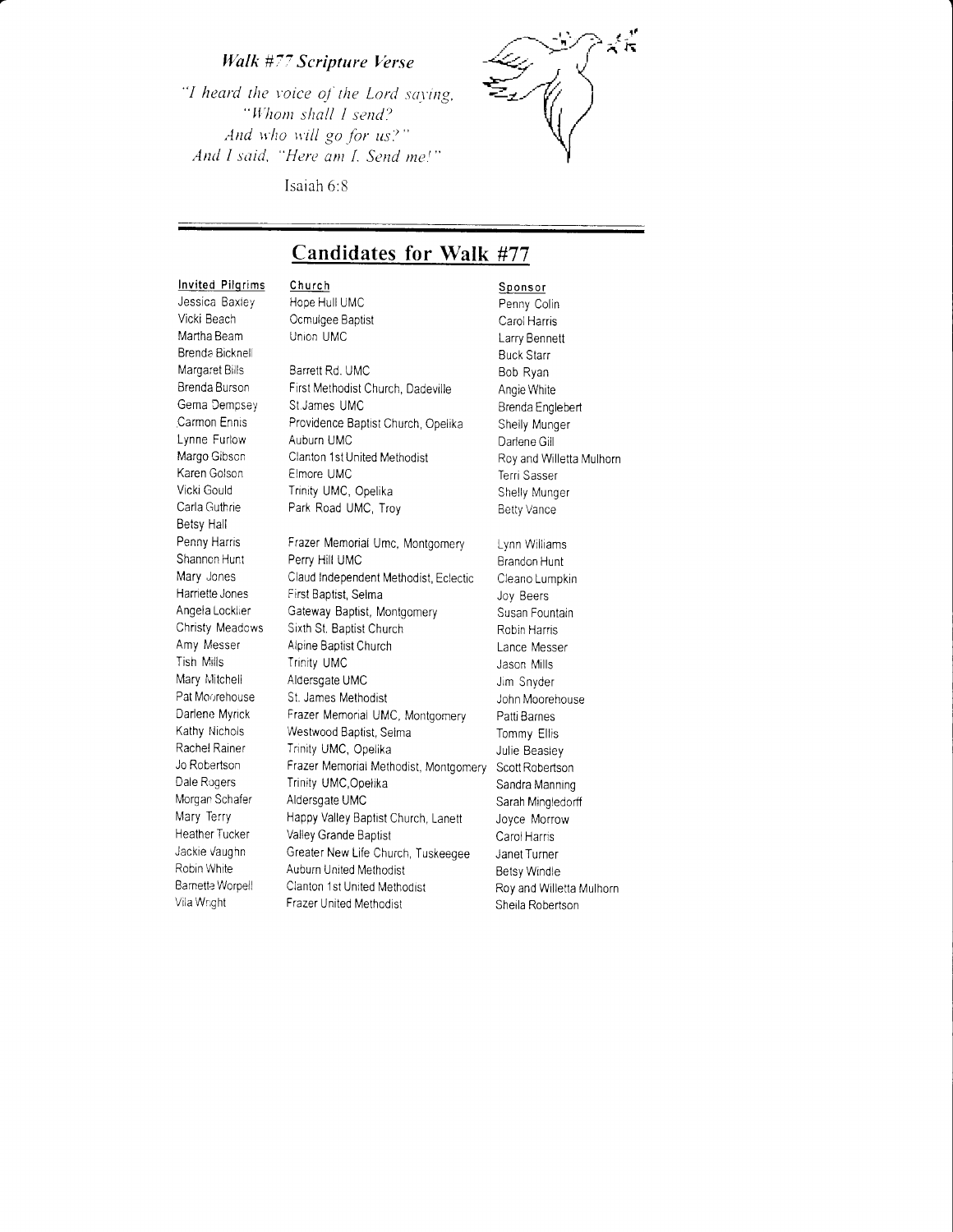## Central Alabama Emmaus Walk #77

#### **Support Team Roster**

- † Lay Director: Penny Colin
- † Spiritual Director: Rev. Glen Pugh
- † Asst. Spiritual Directors: Rev. John Brannon, Rev. Tom Benz, Rev. Ray Bass, Rev. Beth Conner
- + Asst. Lay Directors: Gwen Newton, Debbie Smalley, Jennifer Chambliss, Carol Tatum
- † Table Leaders: Carla Pugh, Michelle Jackson, Joy Beers, Miranda Wilson, Jackie Waters, Patty Macready, Deb Hempstead
- † Asst. Table Leaders: Sharon Irish, Tricia Newton, Shelly Munger, Molly Cross, Martha Smith, Hope Butler, Patricia Wallace
- † Board Representative: Brenda Aughtman
- † 72-Hour Prayer Vigil: Judy Osborne
- † Agape: Lisa Palomaria, Betti Fortier, Debbie Kelly, Sandra Many
- † Banners: Barbara Rosser
- † Bed Tags: Dave and Linda Best
- † Book Covers: Jackie Kelley, Betty Rainey
- † Book Table: Mary Perry
- † Candlelight: Danny & Elizabeth Gilroy, Linda Hornsby
- † Entertainment: Katie Blair, Danette Ellis
- † Friday Night Party: Angie Winter
- † Greeters: Buddy Englebert
- † Housing/Registration: Goose Tatum
- † Logistics: John Duncan
- + Meal Prep: Allen McCord
- † Meal Service: Jim Sasser, Tim Benefield
- † Music: Asbel Arenas, Mark Wilson, Melanie Fields
- + Photography: Lamar Frazer
- † Refreshments: Martha Bell
- † Serenade: Angie White, Kris Moody
- † Speakers Prayer Chapel: Sara Mingledorff
- † Sponsor's Hour: Sam & Susan Wainwright
- $\ddagger$ Worship/Closing: Eleanor Bordages

#### **BOARD MEMBERS AND AREAS OF RESPONSIBILITY**

| Jim Snyder        | Logistics               | $\text{tarah2}(\hat{\omega} \text{aol.com})$ |
|-------------------|-------------------------|----------------------------------------------|
| Sarah Mingledorff | Speaker's Prayer Chapel | smingled@bellsouth.net                       |
| Brenda Aughtman   | Refreshments            | baughtman@charter.net                        |
| Charles Cummings  | Photography             | charlesc@aumc.net                            |
| Nan Cantrell      | Agape                   | hollyh@charter.net                           |
| Joe Eakes         | Housing/Greeters        | jeakes@acesag.auburn.edu                     |
| Dorann Frazer     | Supplies                | drfl@charter.net                             |
| Jerry Goodwin     | Music/Servants Pool     | $j$ goodwin $(a)$ mindspring.com             |
| -Buck Starr       | Food Preparation        | starrbuck@bellsouth.net                      |
| Terri Sasser      | Meal Service/Serenade   | tssaser@frazerumc.org                        |
| Goose Tatum       | 72 Hour Prayer Vigil    | cdtatum@southernco.com                       |
| Sue Utsev         | Worship/Book Table      | susu2papa@aol.com                            |
| -Donna Goodwin    | Candlelight             | jgoodwin@mindspring.com                      |
| Elvis North،      | Sponsors' Hour          | northe@sifat.org                             |
| -Maria Woodman    | Music                   | mwool123456@aol.com                          |
|                   |                         |                                              |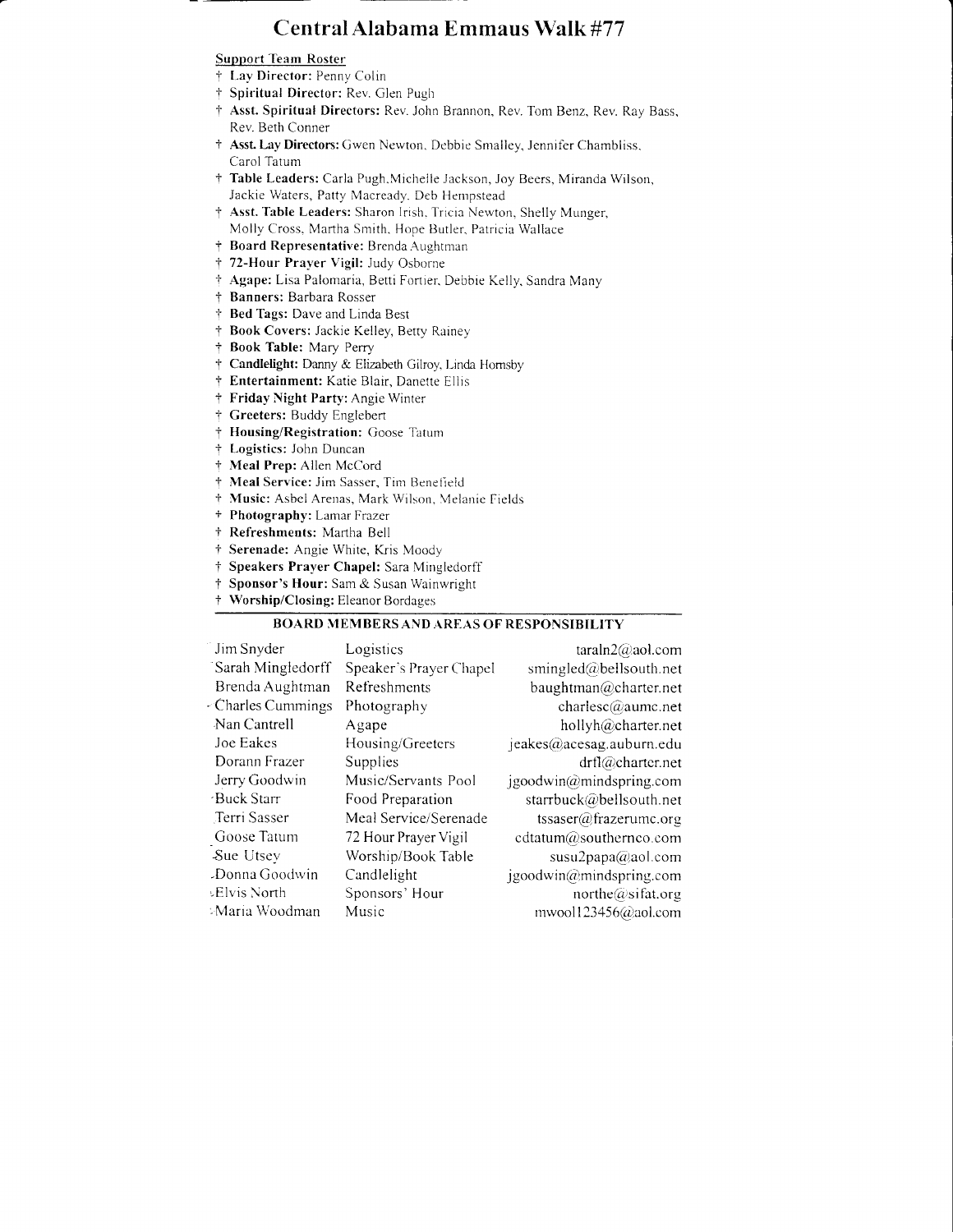# Walk #77 Schedule of Events

| Wednesday                 | 7 P.M. | Send Off    |
|---------------------------|--------|-------------|
| Friday                    | 7 P.M. | Candlelight |
| Saturday                  | 7 A.M. | Serenade    |
| Saturday                  | 4 P.M. | Closing     |
| AGAPE NEEDS: 72 EACH ITEM |        |             |

### New Year, New Look

This year's The Fourth Day newsletters have a new look. This change in format will save our volunteers time and resources, but we have had to cut back on some of the information presented to fit the smaller paper size.

As always, you can find more information about the upcoming Walks and the Central Alabama Emmaus Community by going to www.caew.org.



I

i  $\perp$ 

Please let us know your comments about these changes by sending an email to info@caew.org or by calling Dorann Frazer. Thanks for being a part of the Central Alabama Emmaus community and we'll see you at the upcoming walks this year. De Coloresl

# Upcoming Team Meetings

Walk #78 - Ron Ennis. LD

April I6 & April 23 First UMC, Prattville; more info. @caew.org

Walk #79 - Chrystal Strickland. LD

April 23 - Frazer UMC, Montgomery April30 - First UMC, Prattville 8:30 a.m. Everyone is invited to come.

Meet the community! Hear the talks! Volunteer for service!